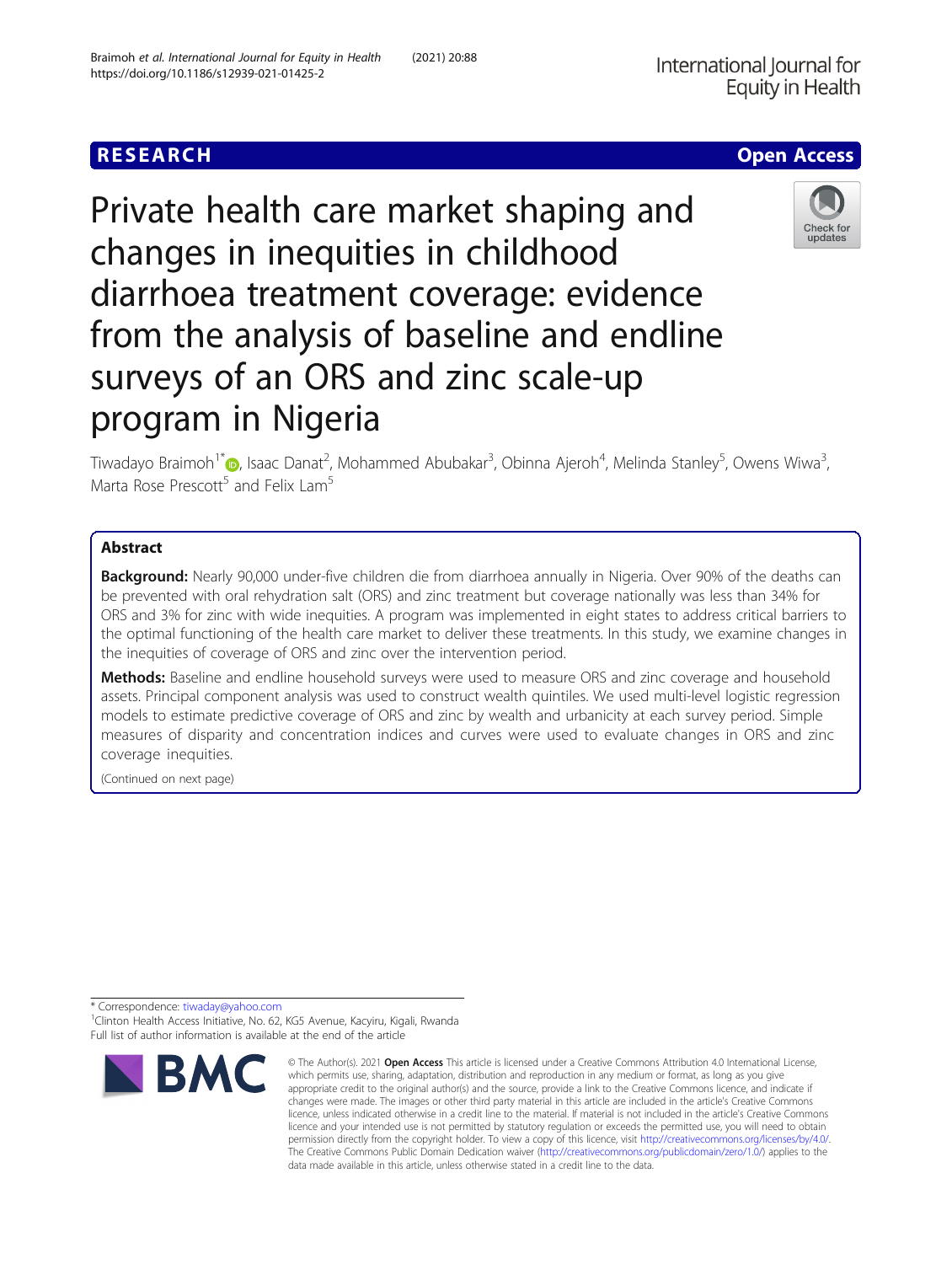### (Continued from previous page)

Results: At baseline, 28% (95% CI: 22-35%) of children with diarrhoea from the poorest wealth quintile received ORS compared to 50% (95% CI: 52–58%) from the richest. This inequality reduced at endline as ORS coverage increased by 21%-points ( $P < 0.001$ ) for the poorest and 17%-points ( $P < 0.001$ ) for the richest. Zinc coverage increased significantly for both quintiles at endline from an equally low baseline coverage level. Consistent with the findings of the pairwise comparison of the poorest and the richest, the summary measure of disparity across all wealth quintiles showed a narrowing of inequities from baseline to endline. Concentration curves shifted towards equality for both treatments, concentration indices declined from 0.1012 to 0.0480 for ORS and from 0.2640 to 0.0567 for zinc. Disparities in ORS and zinc coverage between rural and urban at both time points was insignificant except that the use of zinc in the rural at endline was significantly higher at 38% (95%CI: 35–41%) compared to 29% (95%CI, 25–33%) in the urban.

**Conclusion:** The results show a pro-rural improvement in coverage and a reduction in coverage inequities across wealth quintiles from baseline to endline. This gives an indication that initiatives focused on shaping healthcare market systems may be effective in reducing health coverage gaps without detracting from equity as a health policy objective.

Keywords: Inequities, ORS, Zinc, Treatment coverage, Private sector, Socioeconomic status, Location

## Introduction

### Background

Oral rehydration solution (ORS) and zinc are effective treatments for diarrhoea in children under-five and universal coverage of these treatments could prevent up to 90% of diarrhoea mortality [\[1](#page-10-0), [2\]](#page-10-0). Over the last several decades, the global health community has focused efforts to increase use of ORS and zinc in high-burden countries [\[3](#page-10-0)]. While many countries have made substantial gains in ORS and zinc coverage, there still remain large in-country variations in coverage associated with various factors [[4](#page-10-0)–[8](#page-10-0)]. The existence of inequities along the dimensions of socioeconomic status (SES) and place of residence have been identified as important reasons for the slow progress towards reducing child mortality in many Low- and Middle-Income countries (LMIC) [[9](#page-10-0)– [12\]](#page-10-0). Disparities in coverage exacerbates health inequities already faced by marginalized populations. For example, children living in poverty already face higher burdens of diarrhoea infection and death due to high prevalence of risk factors such as inadequate access to clean water and sanitation and higher rates of malnutrition [\[13](#page-10-0)].

In Nigeria, diarrhoea is a leading cause of death among children younger than 5 years, accounting for nearly 90, 000 under-five deaths in 2012 [[14\]](#page-10-0). To address this, the Federal Ministry of Health (FMOH) and the National Primary Health Care Development Agency of Nigeria (NPHCDA) developed the Essential Childhood Medicines Scale-up Plan in 2012 to increase use of ORS and zinc [\[15\]](#page-10-0). At the time, less than 34% of children with diarrhoea were receiving ORS and 3% were receiving zinc. Furthermore, despite being at greater risk of dying from diarrhoea, children from poor households were less likely to receive ORS and zinc than children from wealthier households. Analysis from Nigeria's 2013 Demographic and Health Survey (DHS) found that children with diarrhoea from the richest households had 165% higher treatment rates with ORS than those from the poorest households, and nearly 60% more children living in urban areas were treated with ORS as compared to rural children [\[16](#page-10-0)]).

Between 2013 to 2017, the Clinton Health Access Initiative (CHAI), with funding from the Norwegian Agency for Development Cooperation and Global Affairs Canada, supported the Government of Nigeria to implement the Essential Childhood Medicines Scale-up Plan with a focus on eight states - Bauchi, Cross River, Lagos, Kaduna, Kano, Katsina, Niger, and Rivers. These eights states were selected for the program due to their high burden of diarrhoea in addition to being strategic distribution centres for pharmaceutical products. A previous program evaluation found that ORS coverage in the 8 states had increased from 38 to 55% and combined ORS and zinc coverage increased from 4 to 30% over the course of the program [\[17\]](#page-10-0). However, the evaluation did not examine whether the program helped reduce inequities in coverage, and it has been argued that interventions oriented towards the private sector may worsen inequities due to the profit motive of private actors [[18,](#page-10-0) [19\]](#page-10-0).

### Study objectives

The objective of the study is to examine how inequities in ORS and zinc coverage may have changed over the course of the program. We hypothesize that inequities in ORS and zinc coverage, as evaluated by SES and urbanicity, decreased over the course of the program.

### Methods

### Program description

The program focused on addressing both key supply and demand challenges that hamper availability, affordability and uptake of ORS and zinc products for childhood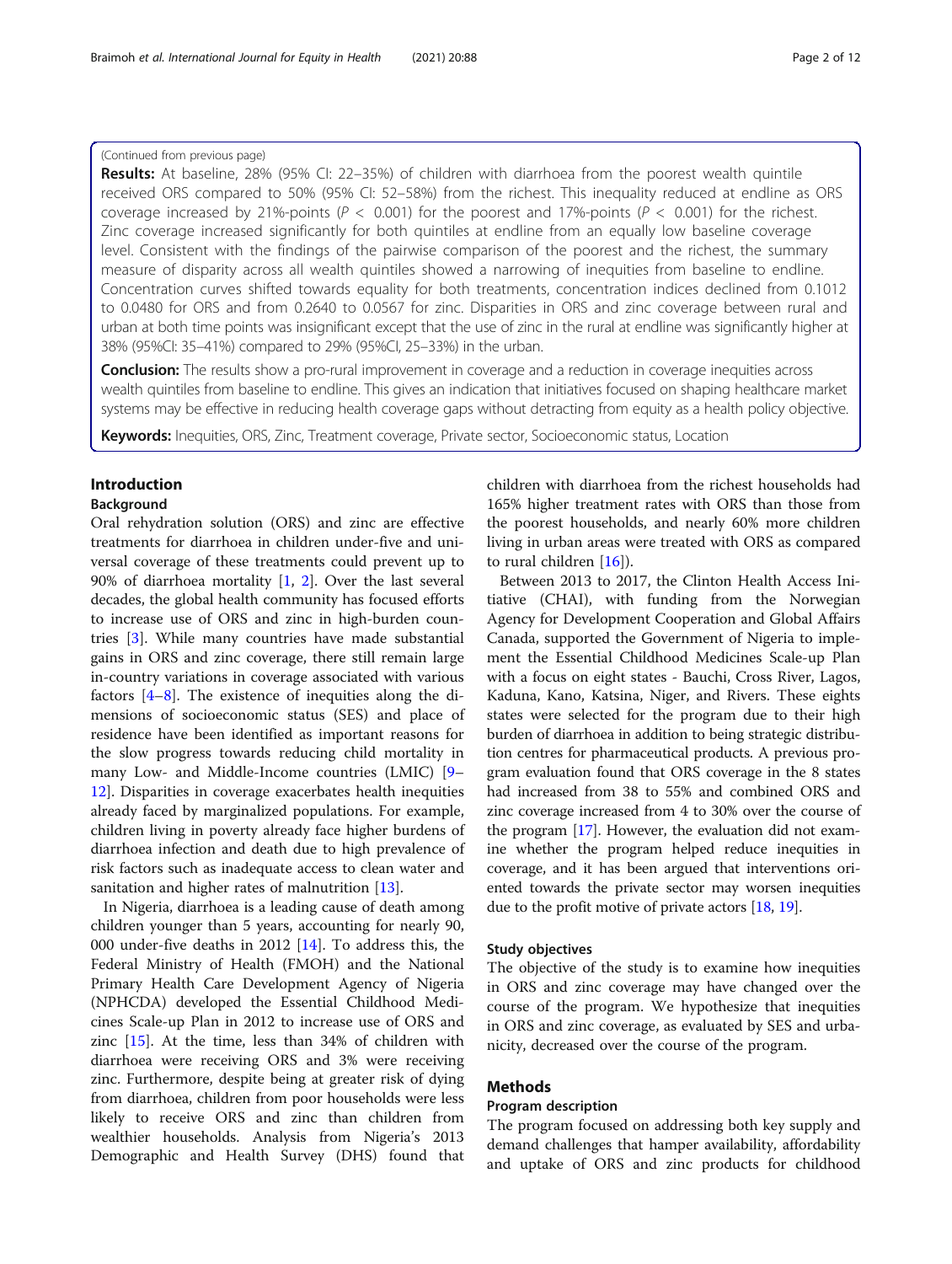diarrhoea treatment. On the supply side, the program collected and analysed market data to generate and share insights such as potential market size, competitive landscape, and return on investment for ORS and zinc with manufacturers and importers in order to stimulate and guide their investment decisions regarding production, promotion, and sale of ORS and zinc. The program also shared the latest evidence on low-osmolarity ORS and zinc with relevant agencies in order to update regulatory guidelines and facilitate product registration and market entry of the optimal products. Furthermore, suppliers were provided with technical assistance on cost reduction, for example through cost-of-goods-sold (COGS) analysis to identify lower cost inputs and packaging optimization. To improve rural availability, suppliers were incentivised through time-limited financial and technical support to develop distribution models that would sustainably reach underserved areas. For example, the program signed agreements with suppliers to share a proportion of the costs for establishing a rural sales force if suppliers met targets on volume and rural availability of ORS and zinc. They were also supported with the development and implementation of innovative marketing and sales strategies. To engender competition and ensure a vibrant market, multiple suppliers were concurrently supported to enter the market. The number of low-osmolarity ORS products competing for market share increased to 35 from just one, and zinc DT increased to 12 and co-packs increased to 10 from zero during the program.

To increase demand, the program conducted trainings and mentoring sessions with health care professionals and patent and proprietary medicines vendors (PPMVs). The trainings were conducted once but three to four cycles of one-on-one mentoring sessions were conducted through follow-up visits to individual providers by specially trained peers to reinforce knowledge and entrench the right practices. PPMVs are largely informal private medicine retailers but they are a dominant source of treatment for childhood illnesses, especially in underserved communities [\[20\]](#page-10-0). Also, key influencers and various community networks were engaged to reach mothers and caregivers with messages on the right steps to take for children with diarrhoea.

### Study design

The study design used baseline and endline household surveys to measure changes in the coverage of ORS and zinc for the treatment of diarrhoea in children under-five. In addition, the surveys also collected data on household assets in order to measure household wealth. The household surveys were modelled using standardized questions from the DHS and Multiple Indicator Cluster Survey (MICS). Further details on the study design have been

published elsewhere [[17](#page-10-0)]. The study was reported according to the Strengthening the Reporting of Observational Studies in Epidemiology Statement [\[21\]](#page-10-0).

### Setting

The study was conducted in the eight Nigerian program states. Nigeria is the most populous country in Africa with population estimated at nearly 200 million [\[22](#page-10-0)]. Children less than 5 years account for 17.6% of the population and 51% are from rural areas. There are wide wealth disparities across the country with the northern part of the country being the poorest. On the average, 54% of the population live below international poverty line of US\$1.25 per day [\[23\]](#page-10-0). Nigeria operates a mixed system with a three-tiered public health system coexisting with a heterogenous private sector. The private sector provides about 60% of health service delivery [\[24](#page-10-0)]. Nearly two-thirds of children are brought to PPMVs for treatment. The eights states where the program was implemented account for 40% of the burden of childhood diarrhoea [\[25](#page-10-0)]. Three of the states are in the South and five are in the North of the country.

### Study population

The study population were children under five who resided in one of the eight states within Nigeria where the program was implemented and had diarrhoea within the past 2 weeks preceding the survey. The study used a stratified, multi-stage cluster randomized sampling design for identifying and selecting study participants which is described elsewhere [[17\]](#page-10-0).

### Data sources

Data were collected using population-based household surveys among caregivers of children under five. The baseline survey was conducted between December 2013 and November 2014 and the endline survey was conducted between April 2016 and May 2017. The surveys collected information on household characteristics including asset ownership, caregiver knowledge, care seeking behaviour, geographical location, caregiver and child sex and age, prevalence of diarrhoea, and treatment practices.

### Variables

The primary study outcome was treatment of diarrhoea with ORS and zinc by children who had diarrhoea within the last two weeks of the survey. The survey used standardized questions adopted from the DHS and MICS to measure ORS and zinc coverage. The primary caregiver of children in each household were asked whether any child had diarrhoea in the last 2 weeks preceding the survey. Diarrhoea was defined as passing three or more loose stools in a 24 h period. For children who did have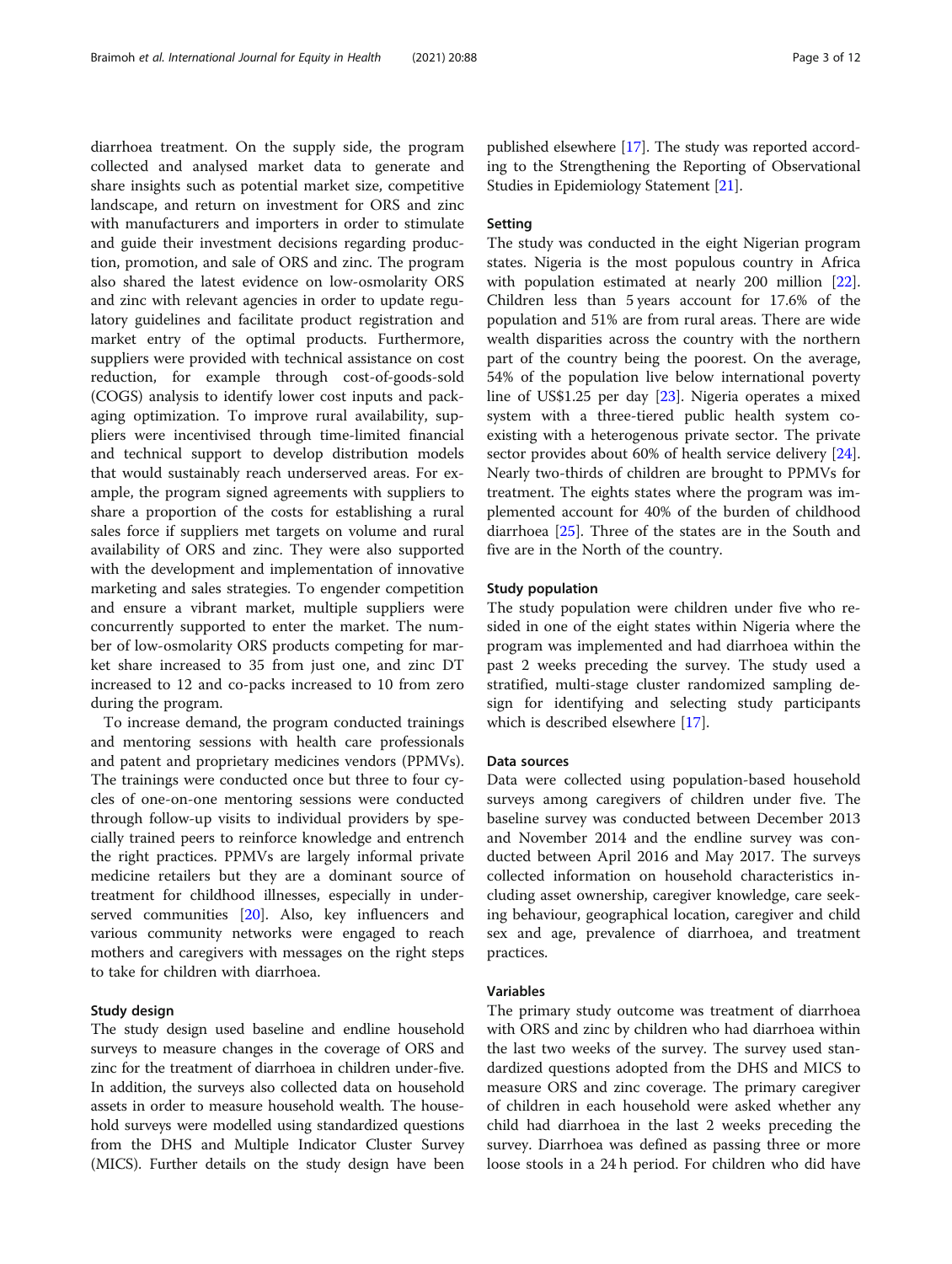diarrhoea within the last 2 weeks preceding the survey, caregivers were asked if anything was used to treat the diarrhoea, including a fluid made from a packet called ORS, zinc tablets, or zinc syrup.

The survey also collected information on household assets, such as ownership of land, vehicles, farm animals, household goods, and structure of living accommodations. The complete list of household asset questions is presented in the supplementary appendix [S1](#page-9-0). These household asset questions were also adopted from model DHS and MICS surveys.

Households were designated as living in urban or rural areas based on their census enumeration block. We obtained census enumeration maps from Nigeria's Bureau of Statistics (NBOS) and National Population Commission (NPC). Each of the sampled census enumeration areas were pre-assigned as urban or rural by NBOS and NPC.

### Sample size

The sample size calculation for the study was designed to detect change in ORS and zinc coverage between the baseline and endline surveys. We used the following formula to calculate the sample size for the study:

$$
N = Deft * \frac{(z_{a/2} - z_b)^2 [p_1(1 - p_1) + p_2(1 - p_2)]}{(p_1 - p_2)^2}
$$

where N is the desired sample sizes of children with diarrhoea in each state (assuming one child per household), Deft is the design effect due to clustering which we assumed to be 1.5  $[16]$  $[16]$ , p1 is the 2011 state coverage estimates (the most recent coverage data available at the time)  $[26]$  $[26]$ , and  $p2$  is the endline estimates necessary to see a 25% difference over time [\[27](#page-10-0)]. We used a twosided t test with 95% confidence, 80% power, and equal variances. We took into account the prevalence of diarrhoea found and allowed for a 5% non-response rate [[26\]](#page-10-0). To simplify training and field work management, assuring better data quality, we used the largest sample size required (ie, Lagos) as the sample size for all states. In each state, the sample size was 940 households with a child under five. Based on the lower density of population within Cross Rivers and Rivers, the sample size was reduced to 930 households with children under five.

### Statistical analysis

Stata version 14 (Stata Corp, College Station TX, USA) software was used in the first step of our analyses. We constructed wealth quintiles (poorest, second, middle, fourth, and richest) using principal component analysis of the household assets. Wealth quintiles were used as a measure of SES. Treatment coverage was defined as the percentage of children with diarrhoea in the 2 weeks

preceding survey who were treated with ORS and zinc. We conducted descriptive statistics for characteristics of the child, caregiver, and household for each survey period. Standard errors and 95% confidence intervals were estimated using Taylor linearized methods. Pearson's chi-squared tests were used to compare characteristics and outcomes between baseline and endline surveys and estimate  $p$ -values. To account for potential confounding due to differences in population characteristics between baseline and endline and adjust for sampling design, we conducted multi-level, mixed-effects logistic regression modelling with ORS, zinc, and combined ORS and zinc use as the dependent outcome and survey period and population characteristics as independent predictors. Using the model results, we constructed predictive probabilities of ORS, zinc, and combined ORS and zinc coverage at baseline and endline and for all sub-populations at both survey periods. Analyses were stratified by geographical location and SES. All analyses incorporated sampling weights and took into account clustering at the enumeration area and household levels.

Microsoft Excel was used to compute simple absolute and relative disparities for pairwise comparisons and summary measures of inequality [\[28](#page-10-0), [29\]](#page-10-0). As SES is comprised of ordered subgroups, a single comparison between the richest quintile and the poorest quintile was done, with the former being the reference group (28). Absolute disparities (AD) and relative disparities (RD) were determined as follows:

 $AD = y2 - y1$ , where y2 represent coverage in the reference group and  $yI$  refers to coverage in the comparison group.  $RD = \gamma/2\gamma/1$ , where  $\gamma/2$  represent coverage in the reference group and y1 represent coverage in the comparison group.

Concentration curves and indices were employed where the objective was to provide a summary measure across multiple subgroups, which was the case with SES [[30\]](#page-10-0). Concentration curves provide a visual representation of inequality. Concentration curves above the hypothetical line of equality (45–degree line) implies that coverage is concentrated among the poor, below the line of equality mean that coverage is concentrated among the rich and along the line of equality implies equality between groups [[29](#page-10-0)]. Concentration curve was computed with the cumulative percentage of children treated with each of ORS and zinc plotted on y-axis and the cumulative percentage of the population of children with diarrhoea ranked by SES, beginning with the poorest and ending with the richest plotted on the x-axis.

According to Wagstaff et al. (1991), the concentration index is the most appropriate measure of health inequality since it reflects the experiences of the entire population and is sensitive to changes in the distribution of the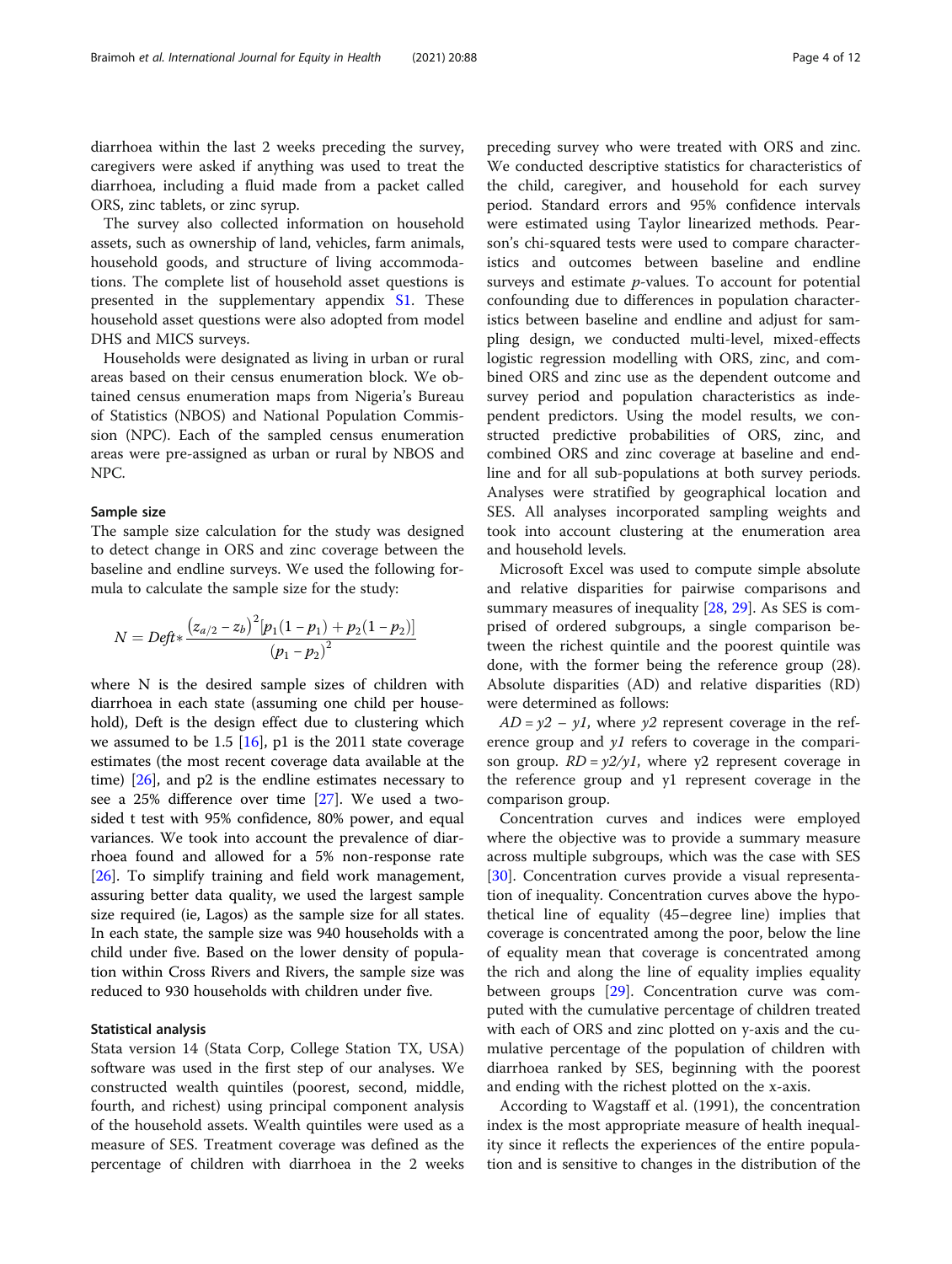zinc) were not ordinal and required no scaling. Defined as twice the area between the concentration curve and the line of equality, the concentration index (C.Index) was computed using the following formula (Fuller and Lury, 1977):

$$
\begin{array}{l}C. Index = (P_1L_2 - P_2L_1) + (P_2L_3 - P3L_2) + ...\\ + (P_{T\,-\,1}L_T - P_TL_{T\,-\,1})\end{array}
$$

where Pt is the cumulative percentage of the sample ranked by economic status in group t, and Lt is the corresponding concentration curve ordinate. T is the number of socio-economic groups or wealth quintiles [\[29\]](#page-10-0).

Concentration Index takes on values between − 1 and + 1 with 0 representing equality. The index quantifies the degree of relative inequality among subgroups and indicate the extent to which coverage is concentrated among the advantaged or disadvantaged. The larger the absolute value, the greater the disparity. A positive index is obtained when the curve lies below the diagonal (C.Index > 0) indicating that coverage is higher among the richer groups while a negative index is obtained when the curve lies above the diagonal (C.Index  $<$  0) indicating that coverage is higher among the poor [\[29\]](#page-10-0).

### Results

### Study sample characteristics

The characteristics of surveyed households, caregivers and children have been described elsewhere [\[17](#page-10-0)]. But for a few exceptions, there was no statistically significant difference in sample characteristics between endline and baseline (Table [1](#page-5-0)). At endline, 22% (95% confidence interval  $(CI) = 20-24%$  of diarrhoea episodes were among children 0–11 month compared to 12% (95%  $CI = 10-15%$ ) at baseline. At endline, 94% (95%  $CI = 92-$ 96%) of the caregiver respondents were female compared to 90% (95% CI = 88–92%) at baseline. At endline, 55%  $(95\% \text{ CI} = 51 - 59\%)$  of diarrhoea episodes came from rural areas whereas at baseline the figure was 65% (95%  $CI = 60-69\%$ ). It was also found that a lower proportion of diarrhoea episodes came from Rivers state  $(P = 0.05)$ and Bauchi state  $(P = 0.03)$  at endline as compared to baseline.

### ORS and zinc treatment coverage among children with diarrhoea by subgroups

Table [2](#page-6-0) presents coverage by geographical location and SES. From baseline to endline. ORS coverage increased

by 18 percentage points ( $P < 0.001$ ) in rural but improvements for urban (6 percentage points) was not statistically significant ( $P = 0.210$ ). Conversely, zinc coverage increased significantly for both rural and urban from baseline to endline. ORS coverage increased by 21 percentage points  $(P< 0.001)$  for the poorest and 17 percentage points  $(P<$ 0.001) for the richest. Zinc coverage increased significantly for both quintiles at endline from an equally low baseline coverage level. Across wealth quintiles, ORS coverage increased significantly from baseline to endline except for the middle quintile with 4 percentage points increase  $(P =$ 0.462) and fourth quintile with 7 percentage points (Pvalue = 0.242). For zinc, coverage increased significantly for all quintiles. Coverage results for the combined use of both ORS and zinc is presented in supplementary appendix [S2.](#page-9-0)

## Inequalities in ORS and zinc treatment coverage

For both ORS and zinc, absolute and relative disparity measures show pro-urban skewness at baseline, but this was reversed in favour of rural at endline (Table [3](#page-7-0)). However, the disparities in both time points were not statistically significant except for zinc which had a coverage of 38%  $(95\% \text{ CI} = 35-41\%)$  in the rural and 29%  $(95\% \text{ CI} = 25-33\%)$  $(95\% \text{ CI} = 25-33\%)$  $(95\% \text{ CI} = 25-33\%)$  in the urban at endline (Tables 2).

### Socioeconomic status

There were wide disparities in ORS coverage between wealth quintiles at baseline. The poorest had a significantly lower coverage of  $28\%$  (95% CI =  $22-35\%$ ) as compared to the fourth quintile with 47% (95%  $CI = 37-$ 56%) and richest with 50% (95% CI = 52–58%). However, the magnitude of coverage increase from baseline to endline was higher for the poorest, resulting in the narrowing of disparity gaps at endline (Table [2\)](#page-6-0). Pairwise comparisons of the richest and the poorest show a decline in absolute disparity for ORS from 21 percentage points at baseline to 17 percentage points at endline. In relative terms, the richest had 76% higher coverage at baseline but at endline, the advantage over the poorest declined to 34% (Table [4\)](#page-7-0). In the case of zinc, absolute and relative disparities went different directions. Absolute disparities for zinc was higher (11%) at endline relative to baseline (7%), both in favour of the richest. In contrast, the relative disparity for zinc decreased from a richest/poorest ratio of 3.5 to 1 at baseline to a ratio of 1.3 to 1 at endline (Table [4](#page-7-0)).

Figure [1](#page-8-0) shows concentration curve for ORS coverage. At baseline, the curve lies below the 45–degree line (line of equality) implying that coverage was concentrated among the rich. At endline the curve moved closer to the line of equality, implying that coverage became more equally distributed within the wealth subgroups. The concentration index for ORS at baseline was 0.1012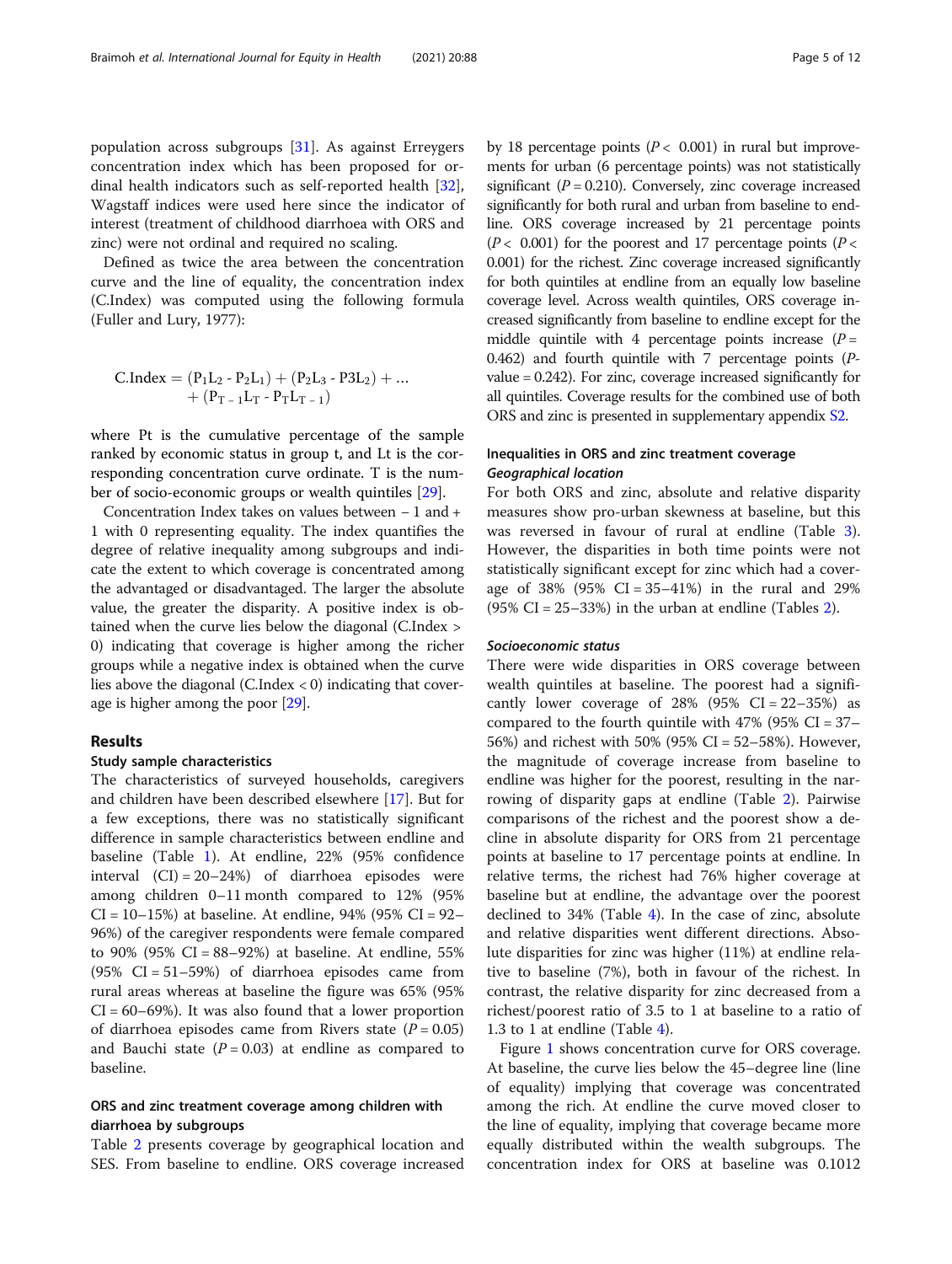### <span id="page-5-0"></span>Table 1 Distribution of demographic and socioeconomic Characteristics by surve

| <b>Charactristics</b>                             | Baseline( $n = 1661$ ) %,<br>95 confidence interval | Endline( $n = 2268$ )%,<br>95 confidence interval | <b>Endline vs. Baseline</b><br>$P$ -value* |
|---------------------------------------------------|-----------------------------------------------------|---------------------------------------------------|--------------------------------------------|
| Sex of Child                                      |                                                     |                                                   |                                            |
| Female                                            | 48 (45-52)                                          | $47(45-49)$                                       | 0.769                                      |
| Age of Child (months)                             |                                                     |                                                   |                                            |
| $0 - 11$                                          | $12(10-15)$                                         | $22(20-24)$                                       | < 0.001                                    |
| $12 - 23$                                         | $30(27-32)$                                         | $32(30-34)$                                       | 0.170                                      |
| $24 - 35$                                         | 19 (17-22)                                          | $23(21-25)$                                       | 0.083                                      |
| $36 - 47$                                         | $19(17-22)$                                         | $15(13-17)$                                       | 0.005                                      |
| $48 - 59$                                         | $20(17-22)$                                         | $9(8-10)$                                         | < 0.001                                    |
| Source of care                                    |                                                     |                                                   |                                            |
| Did not seek care or advice outside the home      | 34 (30-38)                                          | $27(25-30)$                                       | 0.005                                      |
| Source care in public sector                      | $25(22-28)$                                         | $27(24-30)$                                       | 0.436                                      |
| Source care in private sector                     | 34 (30-38)                                          | 38 (35-41)                                        | 0.093                                      |
| Source care in other place                        | $2(1-3)$                                            | $3(2-4)$                                          | 0.200                                      |
| Source care from multiple sectors                 | $5(4-7)$                                            | $5(4-7)$                                          | 0.901                                      |
| Sex of respondent/child caregiver                 |                                                     |                                                   |                                            |
| Female                                            | 90 (88-92)                                          | 94 (92-96)                                        | 0.013                                      |
| Age (years) of respondent/child's caregiver       |                                                     |                                                   |                                            |
| $15 - 19$                                         | $4(3-6)$                                            | $3(2-4)$                                          | 0.027                                      |
| $20 - 29$                                         | 49 (45 - 53)                                        | 53 (50-56)                                        | 0.122                                      |
| $30 - 39$                                         | $31(27-34)$                                         | $33(30-36)$                                       | 0.325                                      |
| $40 - 49$                                         | $11(8-15)$                                          | $8(6-9)$                                          | 0.035                                      |
| $50 - 59$                                         | $3(2-5)$                                            | $2(2-4)$                                          | 0.482                                      |
| $60+$                                             | $2(1-3)$                                            | $1(1-2)$                                          | 0.310                                      |
| Child's caregiver attended any level of schooling | 51 (46–55)                                          | $56(52-61)$                                       | 0.056                                      |
| <b>Residence of Household</b>                     |                                                     |                                                   |                                            |
| Rural                                             | $65(60-69)$                                         | $55(51-59)$                                       | 0.002                                      |
| Size of household                                 |                                                     |                                                   |                                            |
| $2 - 4$                                           | $29(26-33)$                                         | $32(29 - 35)$                                     | 0.548                                      |
| $5 - 7$                                           | 39 (35-43)                                          | $40(38-43)$                                       | 0.104                                      |
| $8 - 10$                                          | $18(16 - 21)$                                       | $16(13-18)$                                       | 0.420                                      |
| $11+$                                             | $13(11-16)$                                         | $12(10-15)$                                       | 0.384                                      |
| State where program was implemented               |                                                     |                                                   |                                            |
| Lagos                                             | $8(5-12)$                                           | $11(9-13)$                                        | 0.268                                      |
| Kano                                              | $21(17-25)$                                         | $23(20-27)$                                       | 0.309                                      |
| Rivers                                            | $10(8-13)$                                          | $6(4-8)$                                          | 0.005                                      |
| Bauchi                                            | $14(12-18)$                                         | $10(7-13)$                                        | 0.030                                      |
| Cross River                                       | $7(5-9)$                                            | $6(5-7)$                                          | 0.794                                      |
| Kaduna                                            | $14(10-18)$                                         | $16(13-19)$                                       | 0.399                                      |
| Katsina                                           | $14(12-17)$                                         | $16(13-18)$                                       | 0.454                                      |
| Niger                                             | $12(10-15)$                                         | $13(11-15)$                                       | 0.495                                      |
| Wealth quintiles of households                    |                                                     |                                                   |                                            |
| Poorest                                           | $20(17-24)$                                         | 22 (19-26)                                        | 0.446                                      |
| Second                                            | 19 (16-23)                                          | 21 (19-24)                                        | 0.422                                      |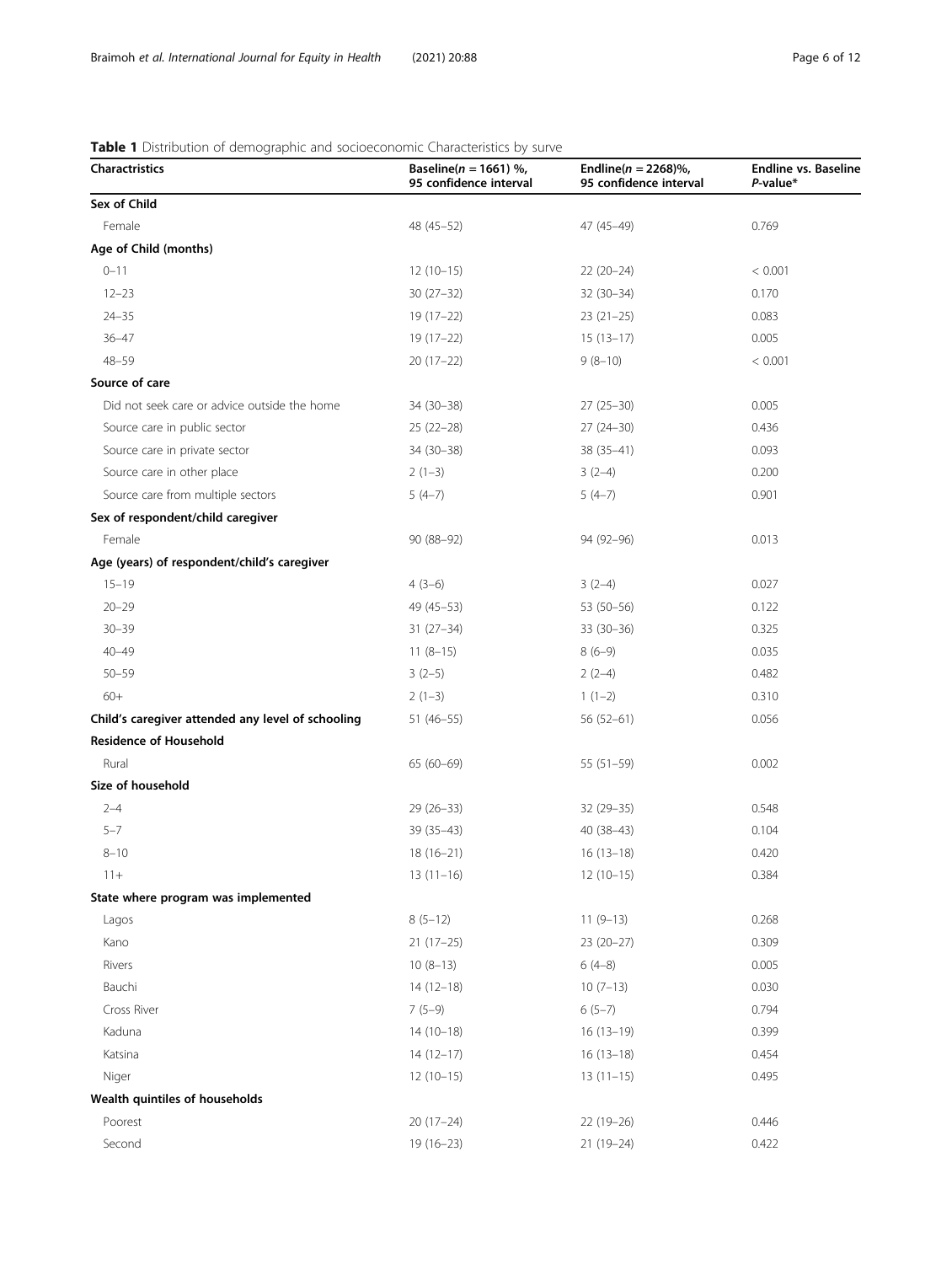| <b>Charactristics</b> | Baseline( $n = 1661$ ) %,<br>95 confidence interval | Endline( $n = 2268$ )%,<br>95 confidence interval | Endline vs. Baseline<br>P-value* |  |
|-----------------------|-----------------------------------------------------|---------------------------------------------------|----------------------------------|--|
| Middle                | $20(16-24)$                                         | 22 (19–24)                                        | 0.538                            |  |
| Fourth                | $19(16 - 23)$                                       | $18(16-22)$                                       | 0.723                            |  |
| Richest               | $21(17-26)$                                         | $17(14-20)$                                       | 0.092                            |  |

<span id="page-6-0"></span>Table 1 Distribution of demographic and socioeconomic Characteristics by surve (Continued)

\*P-values were generated using Pearson's chi-squared tests

indicating a pro-rich skew in coverage. At endline, the concentration index was 0.048 indicating that coverage across wealth quintiles became closer to equality, though it shows that coverage is still slightly to the advantage of the rich [[33](#page-10-0)].

Figure [2](#page-8-0) shows concentration curve for zinc coverage. The curve at baseline lies farther below the line of equality meaning that coverage was concentrated among the rich. At endline, it moved to roughly overlap the line of equality implying a shift towards coverage equality across wealth quintiles. In congruence with the curves, the concentration index changed from 0.264 at baseline to 0.057 at endline, implying a shift towards equality, but there was still a slight skewness of coverage in favour of the rich. The results of analyses on the inequality of coverage for the combined use of ORS and zinc is presented in supplementary appendix [S3](#page-9-0).

### **Discussion**

The results show a pro-rural improvement in coverage and a significant reduction in coverage inequality between wealth quintiles from baseline to endline for both products. For each of ORS and zinc, the analyses demonstrate a considerable deviation from equality at baseline but the results at endline indicate a narrowing of equity gaps over the intervention period. Although zinc had a higher relative inequality at baseline as compared to ORS, the number of children affected by ORS inequality was greater. The seeming conflict in the result of the pairwise comparison of zinc coverage for the poorest and richest was resolved as a closer look at Table [4](#page-7-0) reveals poor baseline values for both wealth quintiles. The high relative disparity at baseline only reflects the relative scale of coverage despite the low coverage for both quintiles. This result tends to support arguments for the use of multiple measures to enable more accurate interpretation of equity analysis [[34](#page-10-0)]. As reasoned by O'Donnell et al. (2008), equity is an important health policy goal, but the average level of health should not be overlooked [\[29](#page-10-0)]. In health, inequality is the metric by which inequity can be assessed. The former indicate situations of the latter when differences in health between social groups are unjust or unfair [[28\]](#page-10-0).

Previous studies in Africa, India and Bangladesh suggest childhood diarrhoea treatment reflect differences in SES (the poor being less likely to afford treatments); geographical location of residence (people in rural and hard-to-reach areas being more likely to have to travel farther and for longer to get treatment); education (the less educated being least likely to know how to treat or seek treatment for a child with diarrhoea); gender (caregivers being less likely to seek treatment for girls than for boys); and ethnicity (where one ethnic group is better positioned than others to access treatments) [[9](#page-10-0)–[12,](#page-10-0) [35](#page-10-0)]. Our study aimed to examine changes in ORS and zinc coverage inequities by the dimensions of SES and

Table 2 ORS and zinc treatment coverage by subgroup

|                         | <b>Received ORS</b>                                            |                                                      |                                                                                 | <b>Received Zinc</b>                              |                                                  |                                                                                 |  |
|-------------------------|----------------------------------------------------------------|------------------------------------------------------|---------------------------------------------------------------------------------|---------------------------------------------------|--------------------------------------------------|---------------------------------------------------------------------------------|--|
|                         | <b>Baseline</b><br>$n = 1349\%$ ,<br>95 confidence<br>interval | Endline<br>$n = 2023\%$<br>95 confidence<br>interval | <b>Endline - Baseline</b><br>Difference 95%<br>confidence interval,<br>P-value* | Baseline $n = 1333\%$ .<br>95 confidence interval | Endline $n = 2000\%$ , 95<br>confidence interval | <b>Endline - Baseline</b><br>Difference 95%<br>confidence interval,<br>P-value* |  |
|                         | <b>Residence of households</b>                                 |                                                      |                                                                                 |                                                   |                                                  |                                                                                 |  |
| Urban                   | $44(36-51)$                                                    | 50 (49-54)                                           | $6$ ( $-3.2-15$ ), 0.210                                                        | $6(3-9)$                                          | $29(25-33)$                                      | $23(18-28) < 0.001$                                                             |  |
| Rural                   | $39(35-42)$                                                    | $57(53-60)$                                          | $18(13-23) < 0.001$                                                             | $5(4-7)$                                          | $38(35-41)$                                      | $33(29-36)$ , < 0.001                                                           |  |
| <b>Wealth quintiles</b> |                                                                |                                                      |                                                                                 |                                                   |                                                  |                                                                                 |  |
| Poorest                 | $28(22-35)$                                                    | $50(44 - 56)$                                        | $21(12-31) < 0.001$                                                             | $3(1-5)$                                          | $35(30-40)$                                      | $33(27-38)$ , < 0.001                                                           |  |
| Second                  | $37(28-46)$                                                    | $51(46-57)$                                          | 15 (4-25), 0.006                                                                | $3(1-6)$                                          | $31(25-36)$                                      | $27(21-33), < 0.001$                                                            |  |
| Middle                  | 43 (34-52)                                                     | $47(41-53)$                                          | $4 (-7-15)$ , 0.462                                                             | $4(1-6)$                                          | $25(20-29)$                                      | $21(16-26)$ , < 0.001                                                           |  |
| Fourth                  | $47(37-56)$                                                    | 54 (47-60)                                           | $7(-5-18)$ , 0.242                                                              | $7(3-10)$                                         | 33 (29 - 38)                                     | $27(21-32)$ , < 0.001                                                           |  |
| Richest                 | $50(52 - 58)$                                                  | $67(61 - 73)$                                        | 17 (7.3-27), 0.001                                                              | $10(5-15)$                                        | $40(40-52)$                                      | $36(28-44) < 0.001$                                                             |  |

\*P-values were generated using Wald's chi-squared tests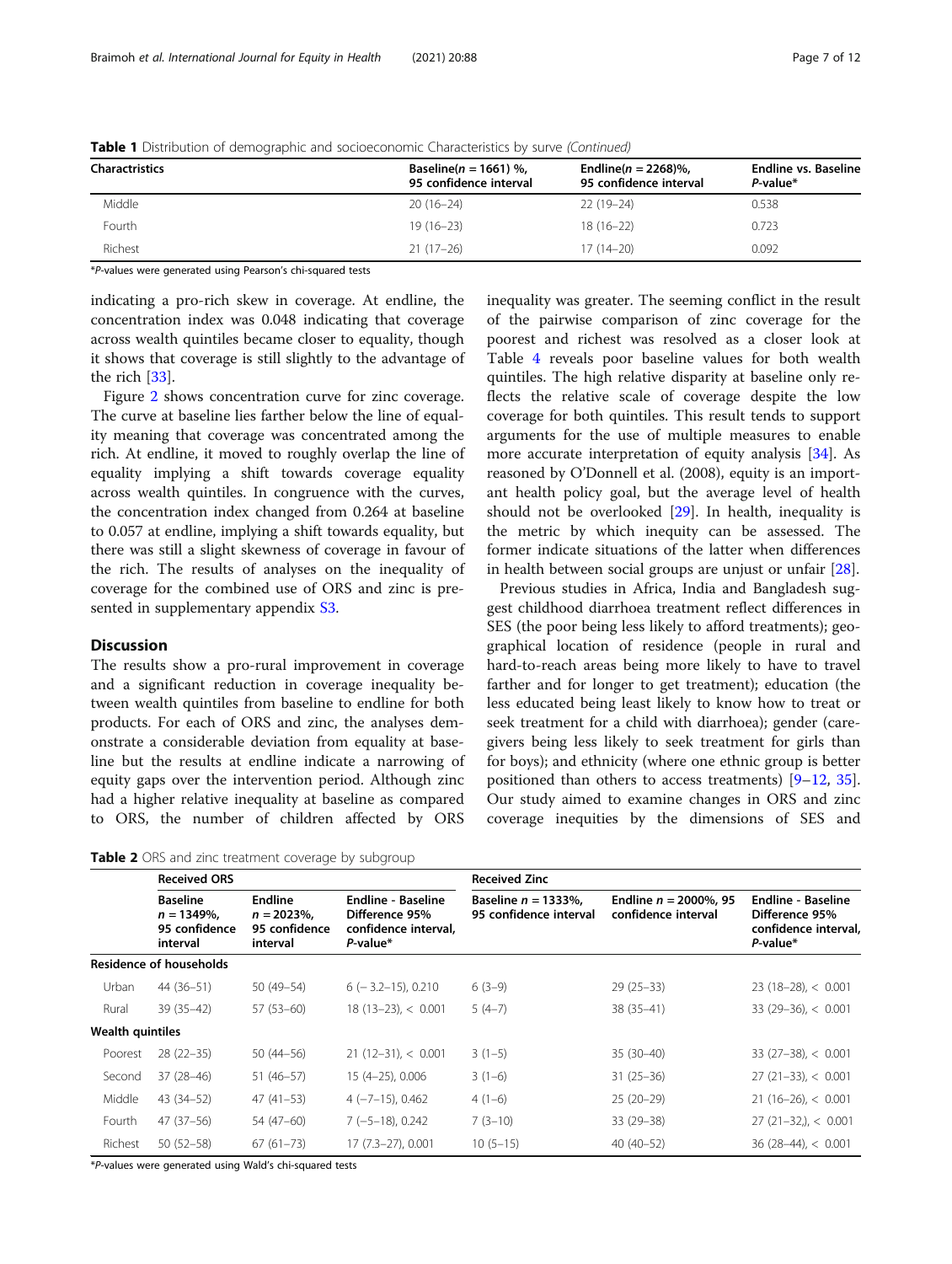|          | <b>ORS</b>           |              |                     |               | zinc                 |       |                    |               |
|----------|----------------------|--------------|---------------------|---------------|----------------------|-------|--------------------|---------------|
| Time     | Treatment Coverage % |              | Difference % points | Ratio         | Treatment Coverage % |       | Difference% points | Ratio         |
|          | Urban                | <b>Rural</b> | (Urban - Rural)     | (Urban/Rural) | Urban                | Rural | (Urban - Rural)    | (Urban/Rural) |
| Baseline | 4381                 | 38.51        | 5.30                | 1.14          | 5.58                 | 5.16  | 0.42               | 1.08          |
| Endline  | 49.55                | 56.78        | $-7.23$             | 0.87          | 28.59                | 37.80 | $-9.21$            | 0.76          |

<span id="page-7-0"></span>Table 3 Disparities in ORS and zinc treatment coverage for children with diarrhoea in urban versus rural households

geographical location over the period of a program utilizing a market-based approach for improving treatment of childhood diarrhoea.

Due to the observational design of the study, we are unable to isolate the effect of the program from external and confounding factors that could have affected coverage, such as other child health programs and economic shocks. Demographic characteristics of the sample population also had significant differences between the baseline and endline surveys. This may have been due to higher diarrhoea prevalence found at endline particularly in urban areas than was found at baseline. While we controlled for differences in observable population characteristics, such as ruralness, we cannot rule out that there are unobserved population characteristics associated with ORS and zinc use. In addition, asset-based wealth indices have been criticised for various reasons including the assessment of only relative rather than absolute SES. This may have affected the results, if for instance, the absolute wealth of households in the poorest quintile at baseline is comparable with that of the middle quintile at endline. Nevertheless, wealth indices have been shown to be comparable with other more complex indicators of SES and relevant in developing countries [[34,](#page-10-0) [36\]](#page-10-0).

Despite the limitations, it is evident from the results that inequities reduced from baseline to endline. Although we are not able to draw a causal association to this result, the large magnitude of observed changes particularly with respect to SES and the consistency of the results suggest that the market shaping intervention is probably responsible for the outcomes. The direction of the inequalities obtained from the pairwise comparisons of urban and rural were similar to that of the richest and poorest groups, even though, urban-rural disparities were found to be statistically non-significant except for zinc at endline,. This seems consistent with the report

by Doherty et al. (2015) that inequities arising from SES are closely associated with geographical dimension of disparities [\[37\]](#page-10-0).

As wealth subgroups have a natural ordering, single comparison using absolute and relative measures between the richest and the poorest leaves out the three middle quintiles. This justified the use of concentration curves and indices.

The concentration curves give a visual representation of a reduction in inequality across the wealth quintiles and the indices indicates the magnitude of the decline towards zero. While the cut off for concentration index is often based on social value judgement, an absolute value greater than 0.2 is considered to represent a high level of relative inequality [[28\]](#page-10-0). Examining both the concentration curves and indices in conjunction with the simple measures, one can ensure that no information is lost [\[29](#page-10-0)].

This finding corroborates other studies documenting reductions in inequalities in childhood diarrhoea treatment coverage after targeted interventions. Larson et al. (2009) reported on the efforts to deliver zinc at scale in Bangladesh through the "Scaling Up of Zinc for Young Children (SUZY)" project and concluded that there was an increase in zinc coverage over time and a reduction in gaps based on income status [[4\]](#page-10-0).

The decline in inequality levels may have been driven by the approach of targeting interventions such as the training and mentoring of PPMVs, the predominant provider for disadvantaged populations [[20](#page-10-0)]. A systematic review published in 2014 reported that interventions that were effective in reducing inequity among different sociodemographic groups included those that use human resources nearest to residents at the community level [[38\]](#page-10-0). Without targeting, health interventions tend to be adopted initially by the wealthiest, and later trickle down to the rest of the population [\[39](#page-10-0)–[41\]](#page-10-0).

Table 4 absolute and relative disparities between the richest and the poorest socioeconomic groups

|            | $\overline{\phantom{a}}$ | <b>Treatment Coverage</b> |          |          |          |                  | <b>Difference</b> | Ratio |
|------------|--------------------------|---------------------------|----------|----------|----------|------------------|-------------------|-------|
|            |                          | Poorest %                 | Second % | Middle % | Fourth % | <b>Richest %</b> | % points          |       |
| <b>ORS</b> | <b>Baseline</b>          | 28.38                     | 36.63    | 42.86    | 46.8     | 49.82            | 21.44             | 76.،  |
|            | Endline                  | 49.87                     | 51.39    | 46.89    | 53.5     | 67.03            | 17.16             | 1.34  |
| zinc       | <b>Baseline</b>          | 2.81                      | 3.4      | 3.6      | 6.7      | 9.89             | 7.08              | 3.52  |
|            | Endline                  | 35.47                     | 30.6     | 24.57    | 33.32    | 46.01            | 10.54             | 1.30  |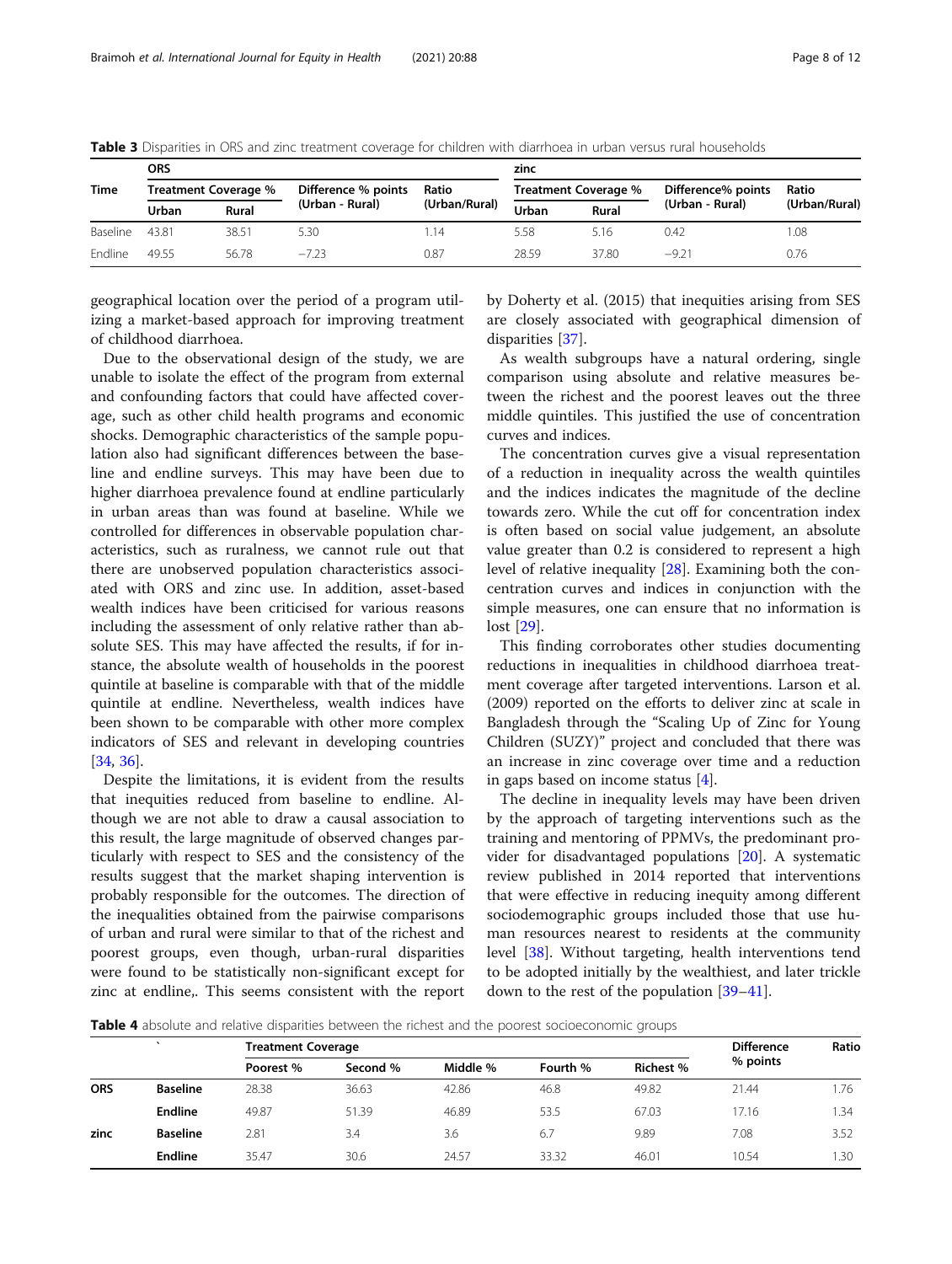<span id="page-8-0"></span>

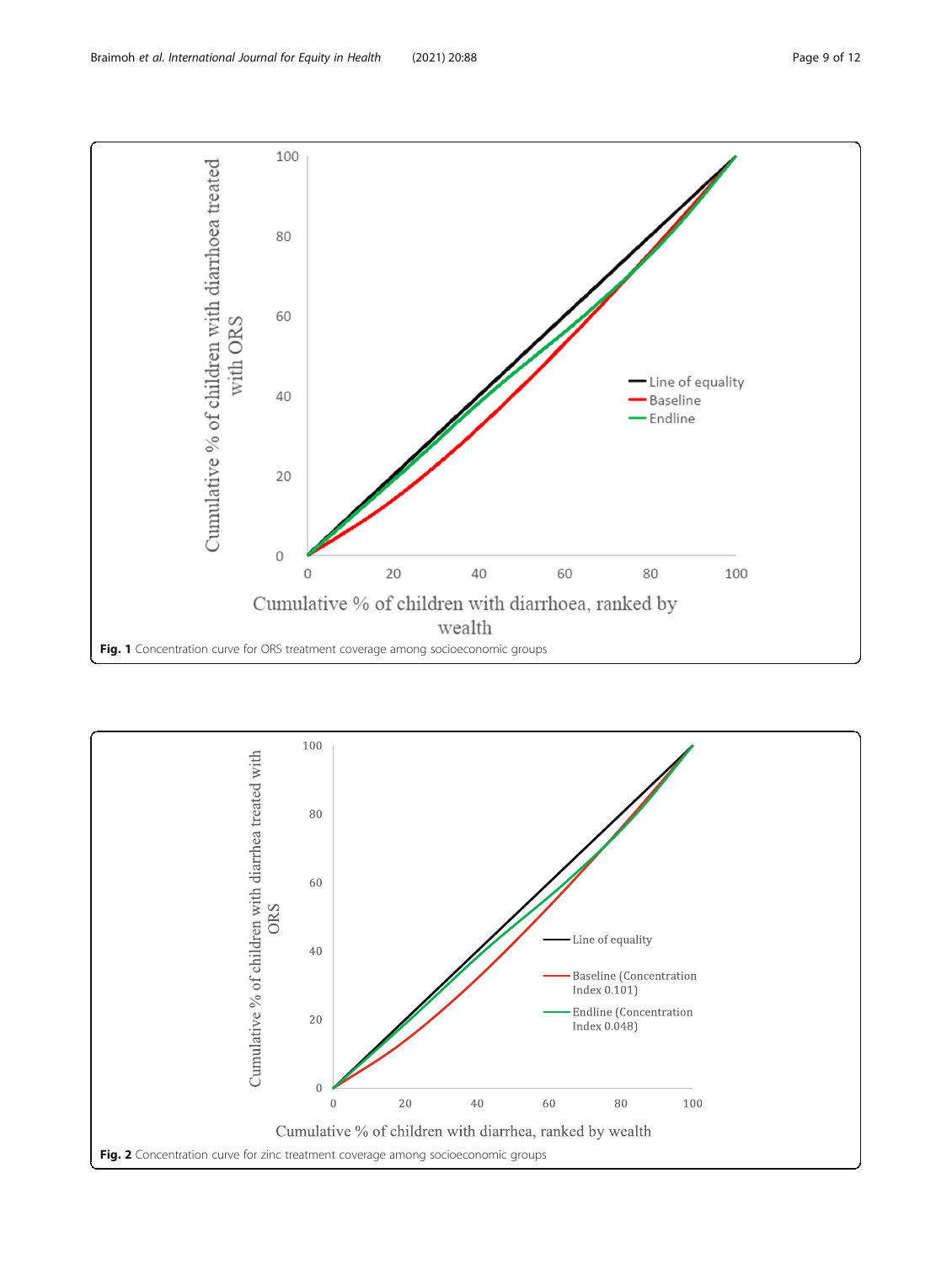<span id="page-9-0"></span>Notwithstanding, there are legitimate concerns about a reliance on the private sector for population health needs. Some argue that they do not have equity as an objective and often locate where willingness to pay is greatest [[4,](#page-10-0) [42\]](#page-10-0). Studies have shown that urban and wealthier households disproportionately use the private sector compared to rural and poorer households [\[43](#page-10-0), [44\]](#page-10-0). Conversely, low quality private service provision such as the case of informal providers in rural areas of low-income settings are used disproportionately by the poor [\[45\]](#page-11-0).

Some proponents of private sector engagement argue for the use of regulation to address these drawbacks but Montagu and Goodman (2016) reasoned that regulation alone can be ineffective in contexts where there is a dearth of credible alternatives to what is being regulated [\[45,](#page-11-0) [46](#page-11-0)]. Moreover, many LMIC country governments lack capacity to provide effective regulation. Market shaping can be effective since it identifies and addresses contextual constraints to harnessing private sector potentials for public health in supportive manner. For example, it was reported that in Tanzania, medicines produced locally were found to be more likely than imported products to be available to rural dwellers [\[47\]](#page-11-0). In such situation, market shaping intervention to optimize local manufacture would be an effective approach.

The findings of this study have implications for policy. First, it is important for governments and other actors in global health to know and be proactive to take hold of unutilized contextual levers that have the potential of complementing traditional approaches to deliver high-impact results for those in pressing need. However, while market shaping interventions can be employed in the short run to surmount critical health access challenges, governments should not abdicate their responsibilities of stewarding and ensuring that health programs do not deviate from health policy objectives. Second, although seemingly effective, market shaping programs should not be taken as substitutes to a deliberate effort at building robust and sustainable health systems that meet the health needs of everyone irrespective of their ability to pay. Third, mainstreaming equity considerations into health policies and programmes can help to speed up progress towards universal health coverages. However, undue emphasis on equity to the detriment of overall improvements of outcomes should be avoided. And finally, to target interventions to disadvantaged populations is not the same as addressing the underlying determinants of inequities. Governments must acknowledge and tackle the structural obstacles to equitable access to healthcare to adequately address the unjust differences in health utilization and outcomes.

### Conclusions

This study aimed to contribute to evidence as to whether market shaping interventions in public health

programs help to move towards or detracts from equitable treatment coverage for childhood diarrhoea in Nigeria. The results show a pro-rural improvement in coverage and a reduction in coverage inequities across wealth quintiles from baseline to endline. This gives an indication that initiatives focused on shaping healthcare market systems may be effective in reducing health coverage gaps without detracting from equity as a health policy objective.

### Supplementary Information

The online version contains supplementary material available at [https://doi.](https://doi.org/10.1186/s12939-021-01425-2) [org/10.1186/s12939-021-01425-2.](https://doi.org/10.1186/s12939-021-01425-2)

Additional file 1.

#### Acknowledgements

The authors would like to thank the Norwegian Agency for Development Cooperation and Global Affairs Canada for funding support. Thanks to Dr. Timothy Powell-Jackson, Associate Professor in Health Economics, Department of Global Health and Development, Faculty of Public Health and Policy, London School of Hygiene and Tropical Medicine for his inputs.

### Authors' contributions

TB analysed and interpreted the data and wrote the manuscript, FL was a major contributor in the analysis of data and writing of the manuscript, ID reviewed and made inputs to the manuscript, and FL and MA were involved in primary data collection. All authors read and approved the final manuscript.

### Funding

The program implementation and evaluation were funded by grants from the Norwegian Agency for Development Cooperation and Global Affairs Canada. The funding organization did not have any part in data analysis or the preparation of this publication.

### Availability of data and materials

Data are available from the authors upon reasonable request and with permission of Clinton Health Access Initiative.

### Declarations

### Ethics approval and consent to participate

The study was reviewed and approved by the National Health Research Ethics Committee of Nigeria (NHREC) (protocol number NHREC/01/01/2007). Ethical approval was also obtained from each state government research ethics committee. Written informed consent was obtained from all participating respondents.

### Consent for publication

Not applicable.

### Competing interests

All authors were or are employees of the Clinton Health Access Initiative and received funding to design, implement, and evaluate the program from the which the data for this study was generated. The authors declare that they have no additional competing interests.

#### Author details

<sup>1</sup> Clinton Health Access Initiative, No. 62, KG5 Avenue, Kacyiru, Kigali, Rwanda. <sup>2</sup> Faculty of Education, Health and Wellbeing, University of Wolverhampton, Wolverhampton, UK. <sup>3</sup>Clinton Health Access Initiative, Abuja, Nigeria. <sup>4</sup>Malaria Consortium, Abuja, Nigeria. <sup>5</sup>Clinton Health Access Initiative, Boston, MA, USA.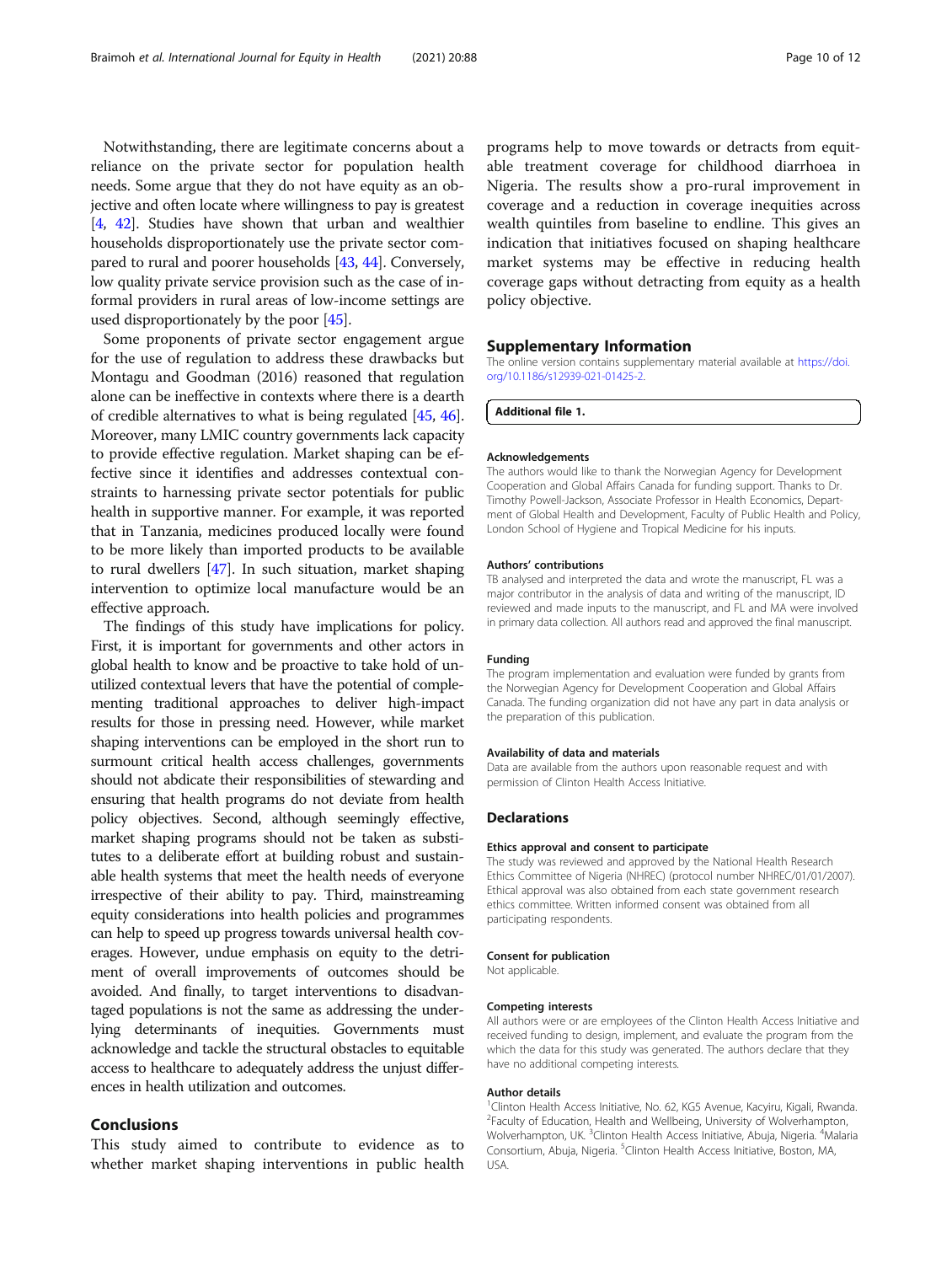### <span id="page-10-0"></span>Received: 19 October 2020 Accepted: 16 March 2021 Published online: 31 March 2021

### References

- 1. Munos MK, Walker CL, REC B. The effect of oral rehydration solution and recommended home fluids on diarrhoea mortality. Int J Epidemiol. 2010; 39(Suppl 1):i75–87.
- 2. Fischer Walker CL, Black RE. Zinc for the treatment of diarrhoea: effect on diarrhoea morbidity, mortality and incidence of future episodes. Int J Epidemiol. 2010;39(SUPPL. 1):63–9.
- WHO/UNICEF joint statement: Clinical management of acute diarrhoea. 2004.
- 4. Larson CP, Saha UR, Nazrul H. Impact Monitoring of the National Scale Up of Zinc Treatment for Childhood Diarrhea in Bangladesh: Repeat Ecologic Surveys. PLoS Med. 2009;6(11):e1000175. [https://doi.org/10.1371/journal.](https://doi.org/10.1371/journal.pmed.1000175) [pmed.1000175.](https://doi.org/10.1371/journal.pmed.1000175)
- 5. Wardlaw T, Salama P, Brocklehurst C, Chopra M, Mason E. Diarrhoea: why children are still dying and what can be done. Lancet. 2010;375(9718):870– 2. [https://doi.org/10.1016/S0140-6736\(09\)61798-0](https://doi.org/10.1016/S0140-6736(09)61798-0).
- 6. Rockers PC, Laing RO, Wirtz VJ. Equity in access to non-communicable disease medicines: a cross-sectional study in Kenya. BMJ Glob Heal. 2018; 3(3):e000828. [https://doi.org/10.1136/bmjgh-2018-000828.](https://doi.org/10.1136/bmjgh-2018-000828)
- LeFevre AE, Mohan D, Mazumder S, et al. Diarrhea no more: does zinc help the poor? Evidence on the effectiveness of programmatic efforts to reach poorest in delivering zinc and ORS at scale in UP and Gujarat, India. Journal of Global Health. 2016;6(2):021001. [https://doi.org/10.7189/jogh.06.021001.](https://doi.org/10.7189/jogh.06.021001)
- 8. Victora CG. Commentary: child health surveys: the equity dimension. Int J Epidemiol. 2006;35(6):1439–41. [https://doi.org/10.1093/ije/dyl232.](https://doi.org/10.1093/ije/dyl232)
- 9. Khanam M, Hasan E. Inequalities in health care utilization for common illnesses among under five children in Bangladesh. BMC Pediatr. 2020;20(1): 1–11.
- 10. Sreeramareddy CT, Sathyanarayana TN, Kumar HNH. Utilization of health Care Services for Childhood Morbidity and Associated Factors in India: a National Cross-Sectional Household Survey. PLoS One. 2012;7(12):30–4.
- 11. Forsberg BC, Gwatkin D, Tomson G, Allebeck P, Petzold MG. Socioeconomic inequalities in the prevalence and management of childhood diarrhoea: potential health gains to be achieved. Open Infect Dis J. 2009;3(1):44–9. [https://doi.org/10.2174/1874279300903010044.](https://doi.org/10.2174/1874279300903010044)
- 12. Adedokun ST, Adekanmbi VT, Uthman OA, Lilford RJ. Contextual factors associated with health care service utilization for children with acute childhood illnesses in Nigeria. PLoS One. 2017;12(3):1–14.
- 13. Keusch GT, Fontaine O, Bhargava A, Boschi C, Bhutta ZA, Gotuzzo E, et al. Chapter 19 Diarrheal Diseases. 2001;371–87.
- 14. Liu L, et al. Global, regional, and national causes of under-5 mortality in 2000–15: an updated systematic analysis with implications for the Sustainable Development Goals. Lancet. 2016;388(10063):3027–35.
- 15. Federal Republic of Nigeria. Essential Childhood Medicines Scale-Up Plan. 2015;
- 16. National Population Commission [Nigeria] ICF International. Nigeria Demographic and Health Survey. 2013. p. 201–21.
- 17. Lam F, Abdulwahab A, Houdek J, Adekeye O, Abubakar M, Akinjeji A, et al. Program evaluation of an ORS and zinc scale-up program in 8 Nigerian states. J Glob Health. 2019;9(1):010502. [https://doi.org/10.7189/jogh.09.01](https://doi.org/10.7189/jogh.09.010502) [0502](https://doi.org/10.7189/jogh.09.010502).
- 18. Bennett S, Quick JD, Velásquez JD. Capacity-building and the process of change. Public-Private roles Pharm Sect Implic equitable access Ration drug use [Internet]. 1997;143. Available from: [http://apps.who.int/medicinedocs/](http://apps.who.int/medicinedocs/pdf/whozip27e/whozip27e.pdf) [pdf/whozip27e/whozip27e.pdf](http://apps.who.int/medicinedocs/pdf/whozip27e/whozip27e.pdf)
- 19. Bennett S, Hanson K, Kadama P, Montagu D (2005) Working with the nonstate sector to achieve public health goals. Making health systems work: working paper no. 2. World Health Organization.
- 20. Tao Y, Bhattacharjya D, Heching AR, Vempaty A, Singh M, Lam F, Houdek J, Abubakar M, Abdulwahab A, Braimoh T, Ihebuzor N, Mojsilovic A, Varshney KR. Effectiveness of peer detailing in a diarrhea program in Nigeria. IBM J Res Dev. 2017;61(6):11–112. [https://doi.org/10.1147/JRD.2017.2713278.](https://doi.org/10.1147/JRD.2017.2713278)
- 21. von Elm E, Altman DG, Egger M, Pocock SJ, Gøtzsche PC, Vandenbroucke JP; STROBE Initiative. The Strengthening the Reporting of Observational Studies in Epidemiology (STROBE) statement: guidelines for reporting observational studies. Lancet. 2007;370(9596):1453–7. [https://doi.org/10.101](https://doi.org/10.1016/S0140-6736(07)61602-X) [6/S0140-6736\(07\)61602-X.](https://doi.org/10.1016/S0140-6736(07)61602-X)
- 22. Nigeria National Population Commission, National Population Commission. 2018. <https://www.nationalpopulation.gov.ng/>. Accessed 11 Aug 2018.
- 23. United Nations Children Fund, UNICEF Nigeria. 2018. [https://www.unicef.](https://www.unicef.org/Nigeria/) [org/Nigeria/](https://www.unicef.org/Nigeria/). Accessed 11 Aug 2018.
- 24. The International Association of National Public Health Institutes, French Public Health Agency. 2018. [https://ianphi.org/about/member-countries.](https://ianphi.org/about/member-countries.html) [html.](https://ianphi.org/about/member-countries.html) Accessed 10 Aug 2018.
- 25. Clinton Health Access Initiative. 2018. [https://www.clintonhealthaccess.org/](https://www.clintonhealthaccess.org/dissemination-report-zincors-scale-nigeria/) [dissemination-report-zincors-scale-nigeria/.](https://www.clintonhealthaccess.org/dissemination-report-zincors-scale-nigeria/) Accessed 13 Sep 2018.
- 26. National Bureau of Statistics (NBS), United Nations Children's Fund (UNICEF) and UNPF (UNFPA). Nigeria Multiple Indicator Cluster Survey. 2011;
- 27. Lwanga S, Lemeshow L. Sample size determinations in health studies: a practical manual. Geneva: World Health Organization; 1991.
- 28. WHO. Health Inequality Monitoring with a special focus on low- and middle-income countries. 2013;126.
- 29. O'Donnell O, Van Doorslaer E, Wagstaff A, Lindelow M. Analyzing Health Equity Using Household Survey Data A Guide to Techniques and Their Implementation. The International Bank for Reconstruction and Development / The World Bank. 2008.
- 30. Harper S, Lynch J. Methods for Measuring Cancer Disparities: Using Data Relevant to Healthy People 2010 Cancer-Related Objectives . NCI Cancer Surveillance Monograph Series, Number 6, vol. 2010. Bethesda, MD: National Cancer Institute; 2005. Available from: [http://seer.cancer.gov/publications/](http://seer.cancer.gov/publications/disparities2/HealthDisparities2.pdf) [disparities2/HealthDisparities2.pdf](http://seer.cancer.gov/publications/disparities2/HealthDisparities2.pdf)
- 31. Wagstaff A, Paci P, van Doorslaer E. On the measurement of inequalities in health. Soc Sci Med. 1991;33(5):545–57. [https://doi.org/10.1016/0277-9536\(91](https://doi.org/10.1016/0277-9536(91)90212-U) [\)90212-U](https://doi.org/10.1016/0277-9536(91)90212-U).
- 32. Erreygers G. Beyond the health concentration index: an Atkinson alternative for the measurement of the socioeconomic inequality of health. Biol Res. 2006;37(September):759–65.
- 33. Kenneth Keppel, Elsie Pamuk, John Lynch, Olivia Carter-Pokras, Kim Insun, Vickie Mays, Jeffrey Pearcy, Victor Schoenbach JSW. Methodological issues in measuring health disparities. DHHS Publ ; no 2005–1341. 2005;
- 34. Larson CP. How will the scaling up of zinc for treatment of childhood diarrhoea affect caretakers' practices? J Health Popul Nutr. 2004;22(4):339  $-40$
- 35. Larson CP. How will the scaling up of zinc for treatment of childhood diarrhoea affect caretakers' practices? J Health Popul Nutr. 2004;22(4): 339–40.
- 36. Victora CG, Barros AJD, Axelson H, Bhutta ZA, Chopra M, França GVA, Kerber K, Kirkwood BR, Newby H, Ronsmans C, Boerma JT. How changes in coverage affect equity in maternal and child health interventions in 35 countdown to 2015 countries: an analysis of national surveys. Lancet. 2012;380(9848):1149–56. [https://doi.org/10.1016/](https://doi.org/10.1016/S0140-6736(12)61427-5) [S0140-6736\(12\)61427-5](https://doi.org/10.1016/S0140-6736(12)61427-5).
- 37. Doherty JE. Regulating the for-profit private health sector: lessons from east and southern Africa. Health Policy Plan. 2015;30(January):i93–102. [https://doi.](https://doi.org/10.1093/heapol/czu111) [org/10.1093/heapol/czu111.](https://doi.org/10.1093/heapol/czu111)
- 38. Marmot M, Friel S, Bell R, Houweling TA, Taylor S; Commission on Social Determinants of Health. Closing the gap in a generation: health equity through action on the social determinants of health. Lancet. 2008;372(9650): 1661–9. [https://doi.org/10.1016/S0140-6736\(08\)61690-6.](https://doi.org/10.1016/S0140-6736(08)61690-6)
- 39. Marmot M, Friel S, Bell R, Houwelling TA, Taylor S. Closing the gap in a generation: health equity through action on the social determinants of health. Lancet (London, England). 2008;372:1661–9.
- 40. Victora CG, Wagstaff A, Schellenberg JA, Gwatkin D, Claeson M, Habicht JP. Applying an equity lens to child health and mortality: more of the same is not enough. Lancet. 2003;362:233–41.
- 41. Galactionova K, Smith TA, de Savigny D, Penny MA. State of inequality in malaria intervention coverage in sub-Saharan African countries. 2017; (October).
- 42. UK DFID. Increasing access to essential health commodities and services scoping study for the UK Department for International Development on the potential role of development capital. 2015.
- 43. Grépin KA. Private sector an important but not dominant provider of key health services in low- and middle-income countries. Health Aff. 2016;35(7): 1214–21. <https://doi.org/10.1377/hlthaff.2015.0862>.
- 44. Gwatkin DR, Rutstein S, Johnson K, Suliman E, Wagstaff A, Amouzou A. Socio-economic differences in health, nutrition, and population within developing countries : an overview (English). Country reports on HNP